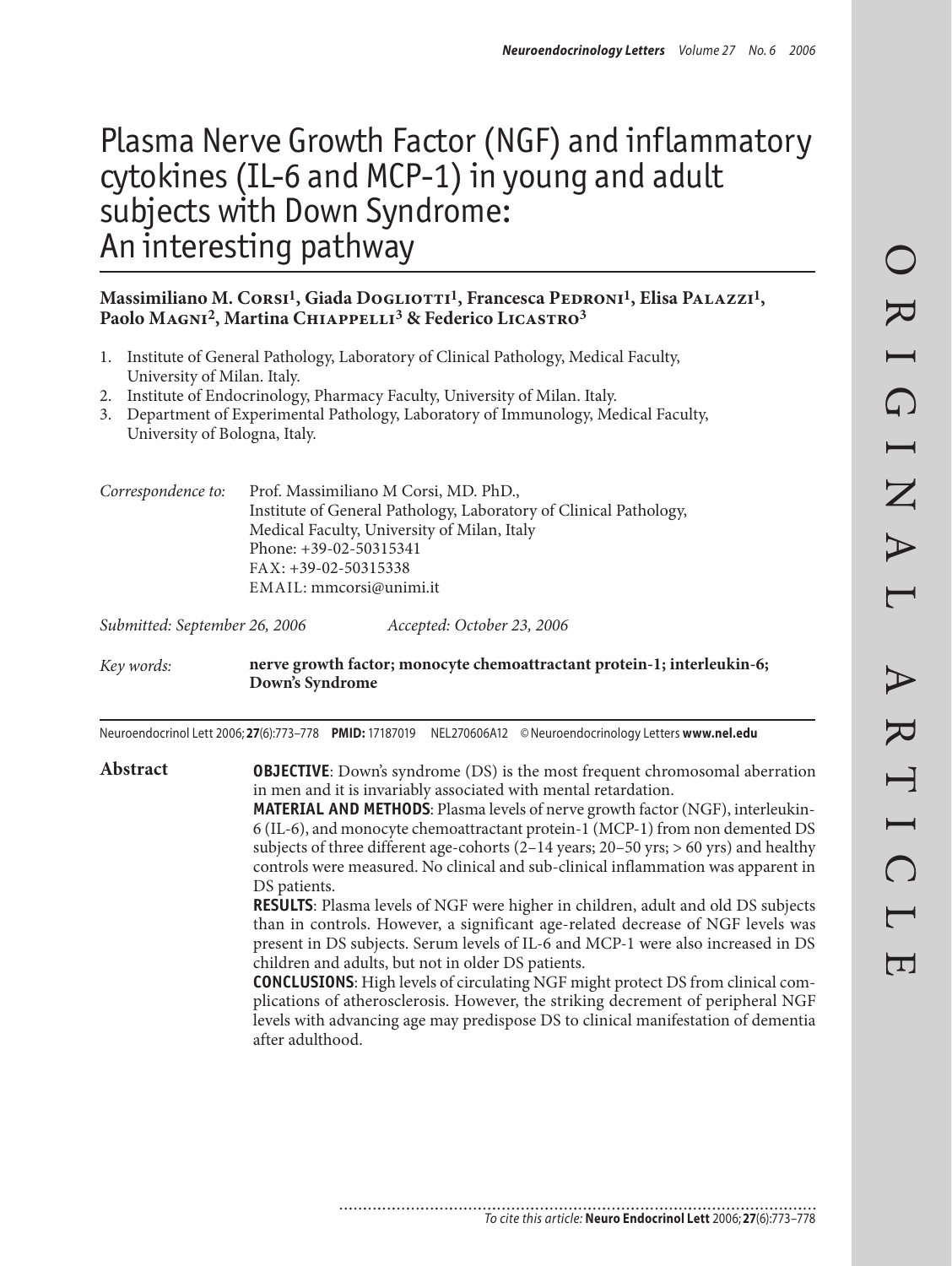# **Introduction**

DS is the most frequent chromosomal abnormality in men [1], occurring in 0.8 out of 1000 live birth; the presence of an extra chromosome 21, or an its portion, causes several abnormalities. The syndrome is associated with several clinical alterations, a variable grade of mental retardation [2] and an accelerated ageing of different organs and tissues [3].

Altered immune responses are also frequently observed in DS subjects and have been considered responsible for the increased incidence of infections. A modest body of data regarding blood cytokines and their relations with cognitive decline in DS are on record. A recent investigation has shown that plasma levels of the macrophage inhibiting protein-1 (MIP-1) were higher in a small group of adult DS than in non DS mentally retarded controls and levels of IL-6 correlated with the degree of mental retardation only in DS subjects [4]. Moreover, IL-6 plasma levels also correlated with mental age [5].

NGF is a polypeptide that plays an important role in the growth, differentiation and survival of different cell types under various physiological and pathological conditions [6], and implicated in the regulation of immune and inflammatory response [7]. Recent reports, showing a decrement in circulating levels of NGF and another neurotrophin such as brain derived neurotrophic factor (BNDF) in acute coronary diseases, suggested a role of neurotrophic factor in the pathogenesis of human cardiovascular disease [8,9].

Prevalence of coronary artery diseases is low DS subjects and they rarely die because of atherosclerotic complications [10]. Moreover, a histopathological investigation showed no increase in atherosclerosis o absence of atherosclerosis changes in the syndrome [11]. It is of interest that plasma homocystein (tHcy) was increased and plasma folate decreased in DS subjects [12,13,14]. Moreover, increased tHcy is a well known risk factor for cardiovascular diseases [15]. Therefore, in spite of the presence of some classical biochemical risk factors for atherosclerosis, its clinical manifestation is low in DS. Reasons for this discrepancy remain unclear.

Peripheral NGF is implicated in the regulation of inflammatory responses [7] and maturation of hematopoietic cells [16]. IL-6 can modulate NGF synthesis in astrocytes from defined brain regions [17]. Neurons are able to produce IL-6 [18] and this cytokine may protect neuronal cell form insults [19]. It has been shown that impaired blood levels of the cytokine/NGF network might be implicated in the aging processes [20,21]. MCP-1, a member of CC chemokine family, plays a relevant role in inflammatory processes [22].

There is evidence indicating that levels of MCP-1 in plasma might be candidates as biomarkers for monitoring the inflammatory process in Alzheimer disease [23]. IL-6 and MCP-1 up-regulation has been demonstrated in neurodegenerative disease such as Alzheimer's disease (AD) [21]. It is of interest that DS have an high risk of developing AD after the age of 50 year. Finally, increased blood levels of both IL-6 and MCP-1 citokines were found in children with DS [24]. Recent findings showed that elevated levels of IL-6, soluble IL-6 recepor (sIL-6R), and soluble vascular cell adhesion molecule-1 (sVCAM-1) were increased in DS children [14] and suggested a possible remodelling of molecule network with regulatory function upon the vessel system in DS.

The aim of this study was to evaluate a possible role of circulating NGF in DS and its relationship with IL-6 and MCP-1 in DS subjects from different age cohorts. It is suggested that NGF might be a protective factor for atherosclerosis clinical manifestations in DS.

# **Material and methods**

Three groups of DS subjects were studied: group 1 consisted of 23 children (age 2–14 years); group 2 of 14 adult (age 20–50 years) and group 3 of 13 elderly (>60 years) and a group of 20 healthy controls (age: 15–60 years). DS children and adults were living at home and elderly were living in institution. All DS were assessed by clinical examination and karyotype analysis, they showed a mild and variable degree of mental retardation, were free of other pathological conditions at the moment of the study and were in good health status. The project was approved by Ethics Committee of University of Milan and by Fondazione Antoniana of Bologna, Italy. Blood samples were collected from DS subjects. Plasma was obtained by centrifugation (1 500 g for 15 min), transferred into coded plastic tubes, rapidly frozen and stored at -20°C until analysis.

#### *NGF*

NGF levels were measured by a highly sensitive two-site immunoenzymatic assay (PROMEGA, Madison, WI, USA), which recognizes human and murine NGF and does not cross-react with BDNF. Polystyrene 96-well microtube immunoplates (Nunc) were coated with affinity-purified, polyclonal goat anti-NGF antibody, diluted in 0.05M carbonatebuffer (pH 9.6). After overnight incubation at room temperature and 2 h incubation with a blocking buffer (0.05Mcarbonate buffer (pH 9.5), 1% bovine serum albumine), the plates were washed three times with 50mM Tris-HCl (pH 7.4), 200mM NaCl, 0.5% gelatin and 0.1% Triton X-100. After extensive washing of the plates, the samples and the NGF standard solutions were diluted with sample buffer (0.1% Triton X‑100, 100mM Tris-HCl (pH 7.2), 400mM NaCl, 4mM ethylenediamine-tetraacetic acid, 0.2mM phenylmethylsulfonil fluoride, 0.2 mM benzethonium chloride, 2mM benzamidine, 40U/ml aprotinin, 0.05% sodium azide, 2% bovine serum albumine and 0.5% gelatine); they were then distributed among the wells and left to stand overnight at room temperature. The plates were then washed three times and incubated with 4 mU/well anti-ß-NGF-galactosidase for 2 h at 37 °C; after further washing, 100 µl of substrate solution (4mg/ml of chlorophenol red, substrate buffer: 100mM

774 *Neuroendocrinology Letters Vol.27 No.6, 2006 • Copyright © Neuroendocrinology Letters ISSN 0172–780X www.nel.edu Online: node.nel.edu*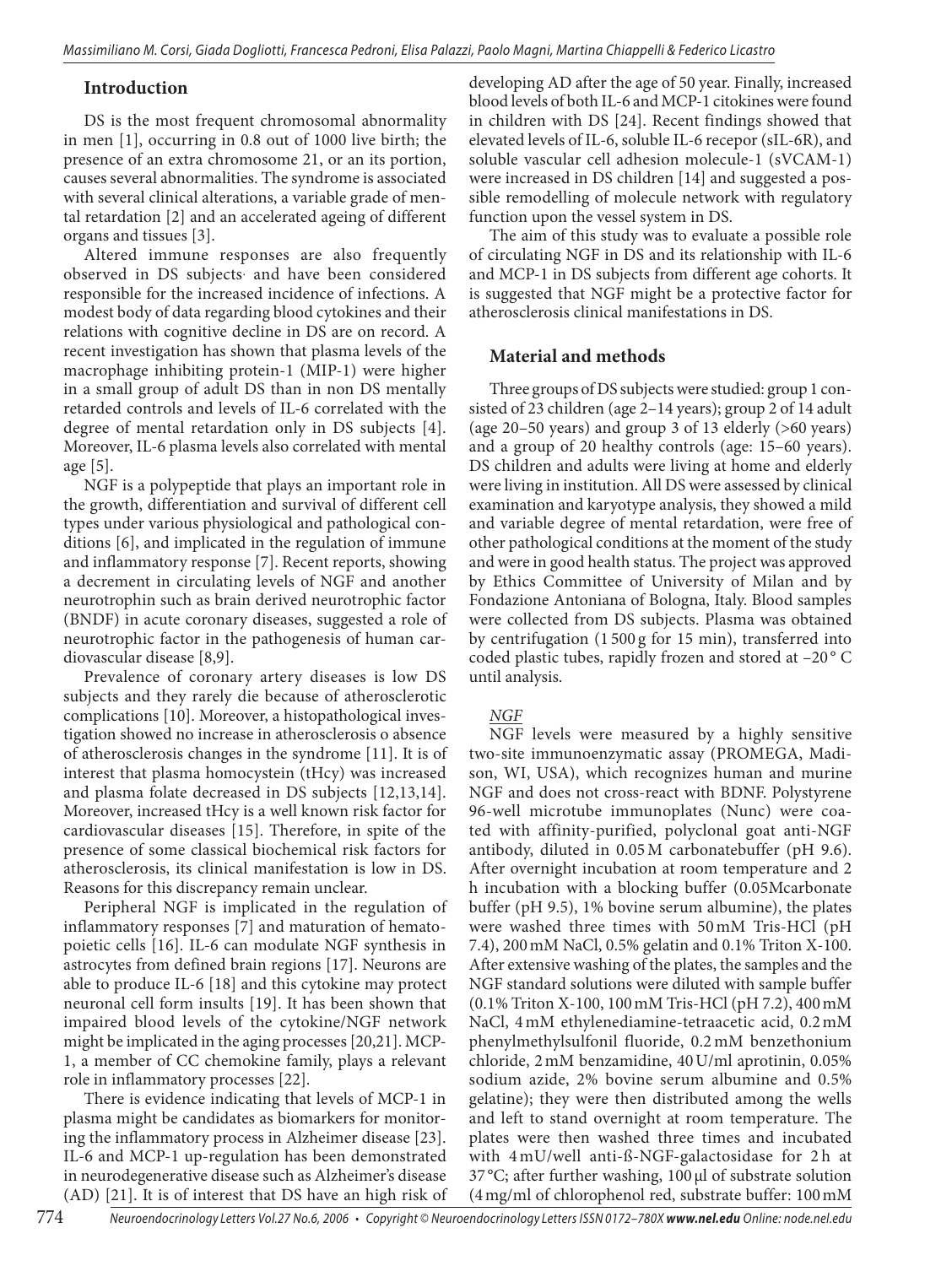

**Figure1.** NGF plasma concentrations expressed as pg/mL. Data are presented as mean ± Standard deviation (SD).

N-2-Hydroxyethylpiperazine- N'-2-ethanesulfonic acid, 150 mM NaCl, 2 mM MgCl<sub>2</sub>, 0.1% sodium azide and 1% bovine serum albumine) was added to each well. After incubation for 2h at  $37^{\circ}$  C, optical density was measured at 450nm, using an ELISA reader (EL-600, BioTeck, Brussel, Belgium), and the values of standards and samples were corrected by taking non-specific binding into consideration. Under these conditions, the sensitivity was 3pg/ml. The recovery of NGF in our assay ranged from 80 to 90%, and cross-reactivity with other molecules of the NGF family (i.e., NT-3 and NT-4/5) was less than 3%. NGF concentration was expressed as pg/ml for liquidsamples. All assays were performed in triplicate.

#### *IL-6*

The plasma concentration of IL-6 was measured usig a commercial immunoenzymatic kit (Quantikine by R&D Systems, Minneapolis, MN, USA) following the instructions of manufacturer. The sensityvity of the assay was typically 0.70pg/ml of IL-6 an no cross-reactivity or interference with other related interleukins was observed. Data were represented as pg/ml and all assay were performed in duplicate.

#### *MCP-1(CCL2)*

The plasma concentration of MCP-1 was measured usig a commercial immunoenzymatic kit (Quantikine by R&D Systems, Minneapolis, MN, USA ) following the instructions of manufacturer. The minimum detectable dose of sensivity of MCP-1 was typically <5 pg/ml of IL-6 an no cross-reactivity with other related interleukins was observed. Data were represented as pg/ml and all assay were performed in duplicate.

The results are given as mean  $\pm$  standard deviation (SD). Comparison among groups were assessed by one way analysis of variance. Linear regression analysis between experimental variables was also performed. Significance values were taken as those with p values <0.05. Post-hoc comparisons within logical sets of



**Figure 2.** IL-6 plasma concentrations expressed as pg/mL. Data are presented as mean ± Standard deviation (SD).

means were performed using Tukey-Kramer multiple comparisons test.

### **Results**

Serum levels of NGF are reported in Figure 1. Circulating levels of NGF were very high in DS subjects than in controls. NGF values of young and middle age subjects were significantly higher than controls (242.2  $\pm$  116.4 SD pg/ml vs 29.4  $\pm$  18.9 SD pg/ml, p<0.001); differences were also found between elderly DS subjects and controls (139  $\pm$  64.3 SD pg/ml vs 29.4  $\pm$  18.9 SD pg/ml, p<0.05).

However, a significant age related decrement of this neurotrophin was observed in DS. In fact, elderly subjects had significantly lower NGF values than they youger counterparts (139  $\pm$  64.3 SD pg/ml vs 405.8  $\pm$ 125.4 SD pg/ml, p<0.001). Middle age subjects had significantly lower NGF values than those from DS children  $(242.2 \pm 116.4 \text{ SD pg/ml vs } 405.8 \pm 125.4 \text{ SD pg/ml},$ p<0.001). Differences were also found between middle age and elderly subjects  $(242.2 \pm 116.4 \text{ SD pg/ml vs } 139)$  $± 64.3$  SD pg/ml, p<0.05).

Figure 2 shows plasma levels of IL-6. Plasma Concentrations of IL-6 in were significantly higher in young and middle age DS subjects than controls  $(111.2 \pm 76$  SD pg/ml vs  $7.8 \pm 4.6$  SD pg/ml, p<0.001 and  $66 \pm 50.3$  SD pg/ml vs  $7.8 \pm 4.6$  SD pg/ml, p<0.01). No differences were observed between elderly DS subjects and controls were observed (33.1  $\pm$  21.7 SD pg/ml vs7.8  $\pm$  4.6 SD pg/ml, p>0.05). Elderly DS subjects had significantly lower IL-6 values than they youger counterparts  $(33.1 \pm 21.7 \text{ SD})$ pg/ml vs  $111.2 \pm 76$  SD pg/ml, p<0.05). No differences were found between middle age and elderly subjects (66 ± 50.3 SD pg/ml vs 33.1 ± 21.7 SD pg/ml, p>0.05). On the other hand, DS children showed higher IL-6 values than adult with DS ( $66 \pm 50.3$  SD pg/ml vs  $111.2 \pm 76$  SD pg/ml, p<0.05).

Plasma levels of MCP-1 are shown in Figure 3 and were significantly higher in young and middle age DS subjects than controls (252.1  $\pm$  91 SD pg/ml vs 91  $\pm$  19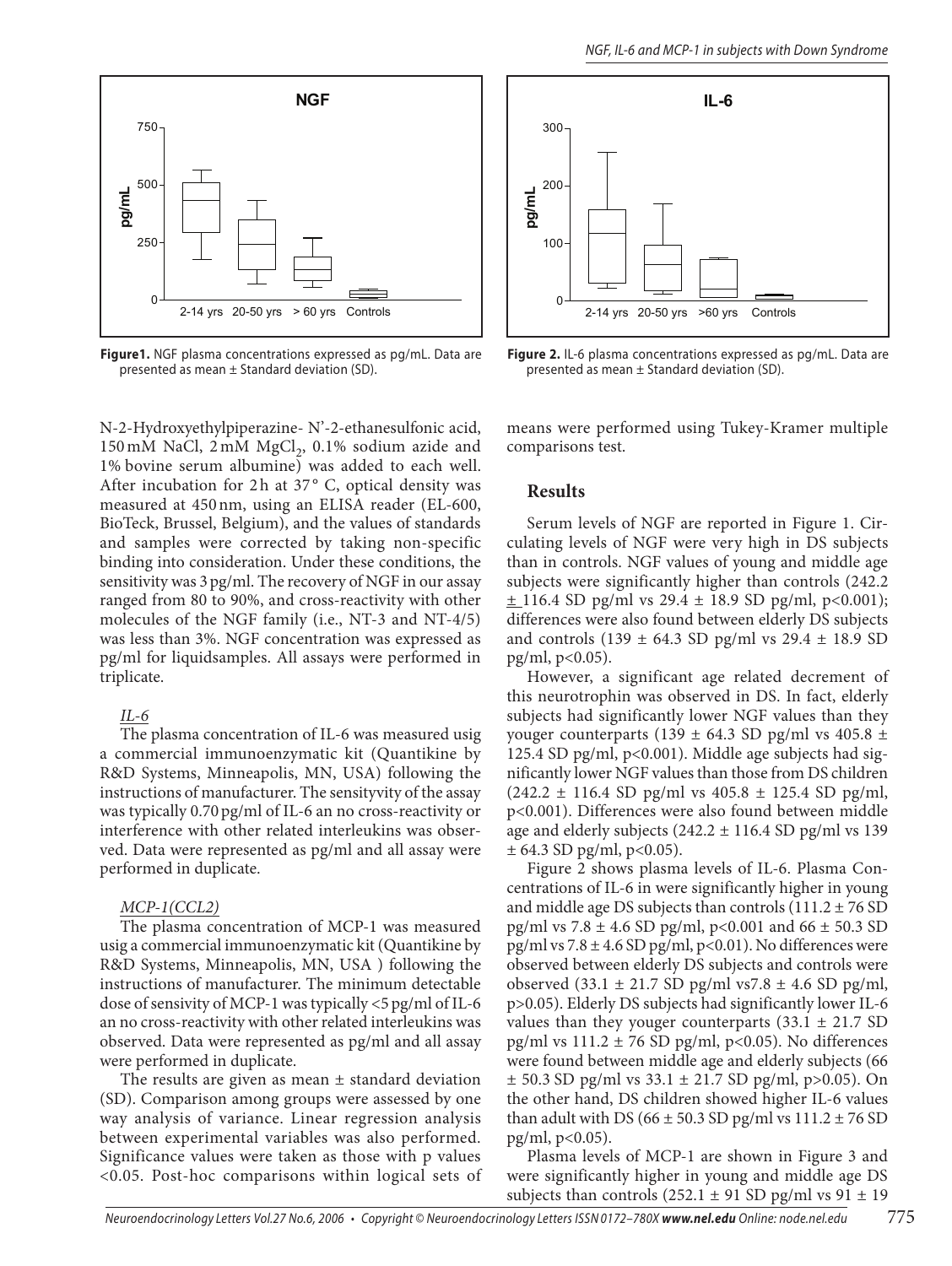**Figure 3.** MCP-1 plasma concentrations expressed as pg/mL. Data are presented as mean  $\pm$  Standard deviation (SD).

2-14 yrs 20-50 yrs >60 yrs Controls  $\Omega$ 250 500 750 **pg/m L**

**MCP-1**

SD pg/ml, p<0.001 and  $174.9 \pm 62.3$  SD pg/ml vs  $91 \pm$ 19 SD pg/ml, p<0.01). No difference between elderly DS subjects and controls was observed  $(103.7 \pm 42.1$  SD pg/ml vs  $91 \pm 19$  SD pg/ml, p>0.05). Elderly DS subjects had significantly lower MCP-1 values than DS children  $(103.7 \pm 42.1$  SD pg/ml vs 252.1  $\pm$  91 SD pg/ml, p<0.001). Also DS adult subjects had significantly lower NGF values than DS children (174.9  $\pm$  62.3 SD pg/ml vs 252.1  $\pm$  91 SD pg/ml, p<0.01). Our data show differences also between middle age and elderly subjects  $(174.9 \pm 62.3 \text{ SD})$ pg/ml vs  $103.7 \pm 42.1$  SD pg/ml, p<0.05).

#### **Discussion**

Our study showed that the plasma NGF of old subjects with Down syndrome decreased with age. NGF is the best known neurotrophin, which not only acts on central nervous system, but might also maintain a balance interplay between nervous, immune and endocrine system[7]. In fact the circulating levels of NGF increases in inflammatory responses, in various autoimmune diseases, in infections and in allergic disease [7]. Neurochemical and behavioural changes in the adult, which occur in most of the mental retardation, such as Down syndrome, are known to be critically influenced by brain plasticity, mediated by neurotrophins [25].

NGF is becoming an interesting target for neuropsychiatric research, and for our knowledge there are no data concerning NGF plasma levels in adults and elderly subjects with Down syndrome. Few studies have examined human NGF plasma concentration in different mental disorders and compared them to healthy controls; the data reported in these studies are scanty, and variation with age are sometimes contradictory.

An age related-decrement of NGF has previously been showed in healthy elderly without DS [26] and in cancer patients [27]. Data from the present investigation from the healthy of DS patients over 60 years shows a lower NGF plasma concentrations when compared to young patients. However, NGF circulating levels were higher than those form healthy controls. Our findings are at variance with those of another report which showed a decreased levels of peripheral NGF in children and teenagers with DS. These Authors did not investigated cytokine blood levels in DS in their study [28]. On the other hand, we found a concomitant elevation of plasma IL-6 in DS, being this cytokine an activator of NGF release [17]. It is of interest that DS children and adults enrolled in our investigation were living at home and in good health status. Our findings on elevated NGF in DS paralleled those from a previous report showing elevated NGF and other neurotrophins blood levels in neonatal children with mental retardation [29]. Moreover, our data are also in line with several studies in which high NGF concentrations was shown to reflect an increased vulnerability to mental [30] or inflammatory disease [31].

IL-6 levels were increased in DS subjects, particularly in young subjects and these findings confirm previous observations showing elevated IL-6 and sIL-6R in children with DS assessed by different methods [5, 21]. Elevated IL-6 blood levels have been described in non DS-elderly and have been correlated with the age-associated fraility and cognitive impairment [20]. Increased circulating IL-6 [32] or sIL-6R [33] have also been reported in patients with AD and elevated plasma IL-6 predicted subsequent cognitive decline in subjects from the MacArthur Study of Successful Aging [34]. Recent findings showed that elevated levels of IL-6, soluble IL-6 recepor (sIL-6R), and soluble vascular cell adhesion molecule-1 (sVCAM-1) were increased in DS children [14] and suggested a possible remodelling of molecule network with regulatory function upon the vessel system in DS.

Here we showed that plasma IL-6 and MCP-1 levels were elevated in DS and these data further support the notion of vessel disfunction in DS.

The plasma level increment of this cytochines could not be ascribed to a clinical inflammation, since DS subject were free of clinically apparent pathological conditions. A sub-clinical inflammation could also be unlikely, since neopterin plasma levels were normal in these DS subjects. Moreover, circulating CRP levels were within the normal range in these DS groups [14]. Therefore, it is likely that the plasma increment of these analytes could be ascribed to an endothelial activation without activation of immune responses. Previous investigations showing increased sICAM-3 and sVCAM-1 in DS plasma also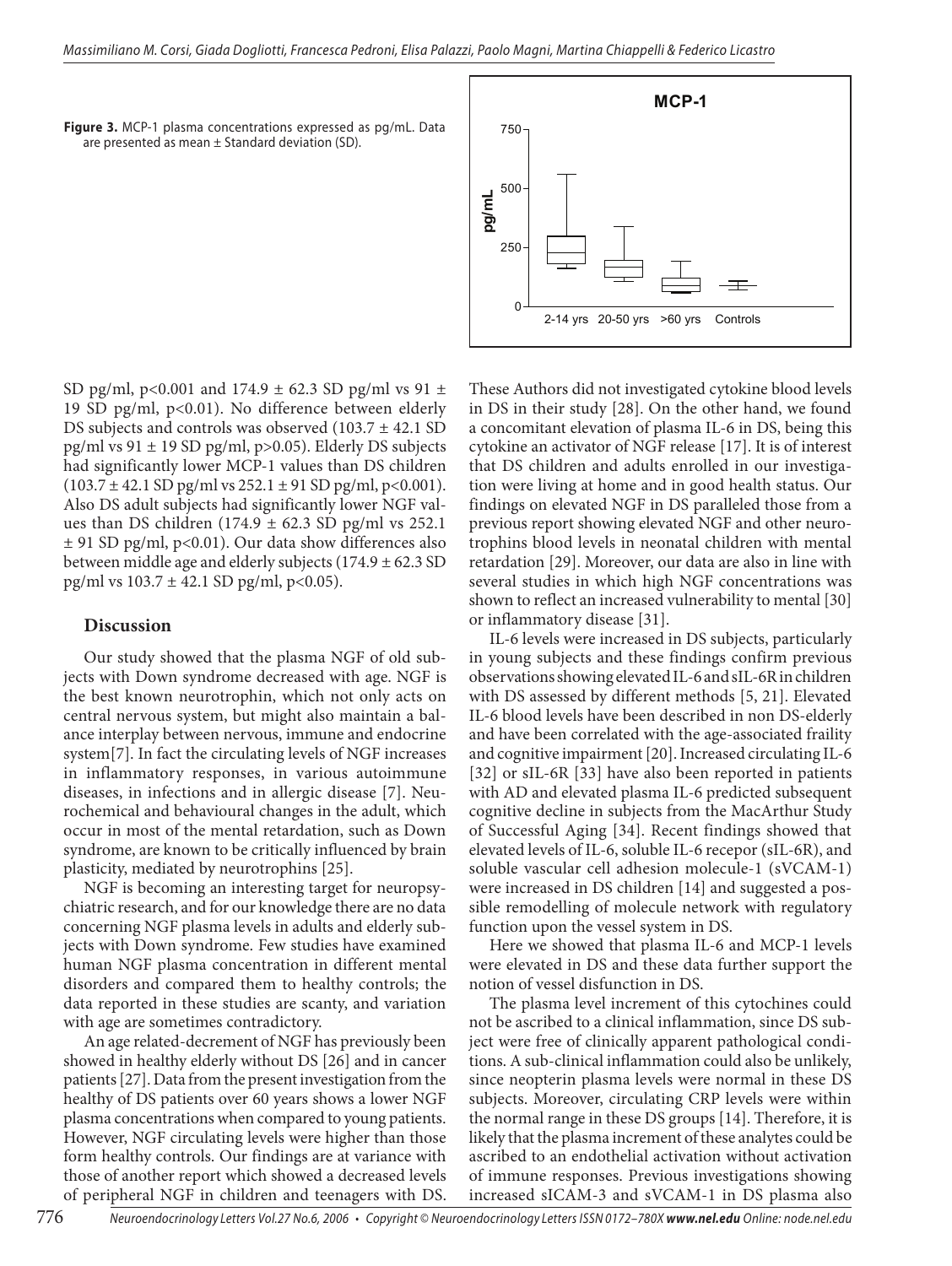suggested the presence of mild activation and/or moderate dysfunction of endothelial cells in these subjects [35]. Elevated levels of IL-6 and intercellular adhesion molecules also have been associated with endothelial disfunction in different pathological conditions, such as atherosclerosis and its complications [36]. However, DS is considered a human condition with low clinical atherosclerosis and low cardiovascular disease's risk during adulthood and ageing [37, 38].

An increment of molecules with functional relevance in endothelial cell activation should induce an elevated risk of atherosclerosis in DS. However, as already stated, DS has been considered an atheroma free model [11] and clinical investigations do not report elevated risk of cardiovascular disease in adult and elderly DS. Therefore, DS subjects represent a still unsolved biological/clinical paradox.

Recent studies have also reported the potential importance of neurotrophins in atherosclerosis and related disorders [8, 39]. A significant decrease in plasma NGF was also associated with the metabolic syndrome and atherosclerosis [9].

#### **Conclusion**

We suggest that in DS subjects elevated peripheral NGF may play a protective role against atherosclerosis ant its clinical complications by regulating endothelial activation. However, a significant decrement of plasma NGF in elderly with DS might be related to the increased incidence of dementia in old subjects with the syndrome. In fact, recently, in an animal model for DS, middle-age trisomic mice (Ts65Dn), it has been demonstrated that decreased NGF levels in limbic areas correlate with progressive memory decline and cholinergic degeneration [40].

#### **Acknowledgements**

This research has been supported by funds of Italian University Minister (PRIN, Cofin ex 40 and 60%), and BPM Foundation Milan, Italy.

#### REFERENCES

- Mikkelsen M. Epidemiology of trysomy 21: population, peri- and 1 antenatal data. Hum Genet Suppl. 1981; **2**:211–26.
- 2 Baird PA, Sadovnick AD. Causes of death to age 30 in Down syndrome. Am J Hum Genet. 1988; **43**:239–48.
- 3 Franceschi C, Licastro F, Chiricolo M. Deficiency of autologous mixed lymphocyte reactions and thymic factor level in Down syndrome. J Immunol. 1981; **126**:2161–4.
- Carta MG, Serra P, Ghiani A. Chemokines and Pro-inflammatory 4 Cytokines in Down's Syndrome: AN Early Marker for Alzheimer-Type Dementia?. Psychother Psychosom. 2002; **71**:233–6.
- 5 Licastro F, Mariani RA, Faldella G. Immune-endocrine status and coeliac disease in children with Down's syndrome: Relationships with zinc and cognitive efficiency. Brain Res Bull. 2001; **55**:313–7.
- 6 Levi Montalcini R. The nerve growth factor 35 years later. Science. 1987; **237**:1154–62.
- 7 Aloe L, Bracci-Laudiero L, Manni L. The expanding role of nerve growth factor: from neurotrophic activity to immunologic diseases. Allergy. 1997; **52**:883–94.
- Chaldakov GN, Fiore M, Stankulov I.S, Manni L, Hristova MG, Aloe L et al. Nerotrophin presence in human coronary atherosclerosis and metabolic sindrome: a role for NGF and BDNF in cardiovascular disease? Prog Brain Res. 2004; **146**:279–89. 8
- Manni L, Nikolova V, Vyagova D, Chaldakov GN, Aloe L. Reduced plasma levels of NGF and BDNF in patients with acute coronary syndromes. Int J Cardiol. 2005; **102**: 69–71. 9
- 10 Pueschel SM, Craig WY, Haddow JE. Lipids and lipoproteins in persons with Down's syndrome. J Intellect Disabil Res. 1992; **36**:365–9.
- 11 Murdoch JC, Rdger JC, Rau SS, Fletcher CD, Dunnigan MG. Down's syndrome: an atheroma free model? Br Med J. 1977; **23**:226–8.
- 12 Pogribna M, Melnyk S, Pogribny I. Homocysteine metabolism in children with Down syndrome: in vitro modulation. Am J Hum Genet. 2001; **69**:88–95.
- 13 Fillon-Emery N, Chango A, Mircher C. Homocysteine concentrations in adults with trisomy 21: effect of B vitamins and genetic polymorphisms. Am J Clin Nutr. 2004; **80**:1551–7.
- 14 Licastro F, Chiappelli M, Rustica M, Carnelli V, Corsi MM. Altered cytokine and acute phase response protein levels in the blood of children with Down's syndrome: relationship with dementia of Alzheimer's type. Int J Immunopath Pharm. 2005; **18**:165–72.
- 15 Clarke R, Lewington S. Homocysteine and coronary heart disease. Semin Vasc Med. 2002; **4**:391–9.
- 16 Matsuda H, Coughlin MD, Bienenstock J, Denburg JA. Nerve growth factor promotes human hemopoietic colony growth and differentiation. Proc Natl Acad Sci U S A. 1988; **17**:6508–12.
- 17 Otten U, Marz P, Heese K. Cytokines and neurotrophins interact in normal and diseased states. Ann N Y Acad Sci. 2000; **917**:322– 30.
- 18 Bartfai T, Schultzberg M. Cytokines in neuronal cell types. Neurochem Int. 1993; **5**:435–44.
- 19 Thorns V, Walter GF, Licastro F. Effects of IL-6 and IL-1beta on a-FGF expression and excitotoxicity in NT2N cells. J Neuroimmunol. 2002; **127**:22–9.
- 20 Erlsher WB, Keller ET. Age-associated increased interleukin-6 gene expression, late-life disease and frility. Ann Rev Med. 2000; **5:**245–70.
- 21 Antonelli A, Bracci-Laudiero L, Aloe L. Altered plasma nerve growth factor-like immunoreactivity and nerve growth factor-receptor expression in human old age. Gerontology. 2003; **49**:185–90.
- 22 Gosling J, Slaymaker S, Gu L. MCP-1 deficiency reduces susceptibility to aterosclerosis in mice that overexpress human apolipoprotein B J Clin Invest. 1999; **103**:773–8.
- 23 Galimberti D, Schoonenboom N, Scarpini E, Scheltens P. Chemokines in serum and cerebrospinal fluid of Alzheimer's disease patients. Ann Neurol 2003; **53**:547–8.
- 24 Licastro F, Marocchi A, Penco S, Porcellini E, Lio D, Dogliotti G, Corsi MM. Does Down's syndrome support the homocystein theory of atherogenesis? Experience in elderly subjects with trysomy 21. Arch Geriat Gerontol. 2006; in press.
- 25 Cirulli F. Role of enviromental factors on brain development and nerve growth factor expression. Physiol Behav 2001; **73**:321–30.
- 26 Lang EU, Gallinant J, Danker-Hopfe H, Bajbouj M, Hellweg R. Nerve growth factor serum concentration in healthy human colunteers: physiological variance and stability. Neurosc Letters. 2003; **344**:3–6.
- 27 De Santis S, Pace A, Bove L, Cognetti F, Properzi, FM, Aloe L et al. Patients treated with antitumor drugs displaying neurologial deficits are characterized by a low circulating level of nerve growth factor. Clin Canc Res 2000; **6**:90–5.
- 28 Calamandrei G, Alleva E, Citrulli F, Queyras A, Volterra V, Aloe L et al. Serum NGF levels in children and adolescents with either Williams sindrome or Down syndrome. Dev Med Child Neurol. 2000; **42**:746–50.
- 29 Nelson KB, Grether JK, Croen LA. Neuropeptides and neurotrophins in neonatal blood of children with autism or mental retardation. Ann Neurol 2001; **5**:597–606.